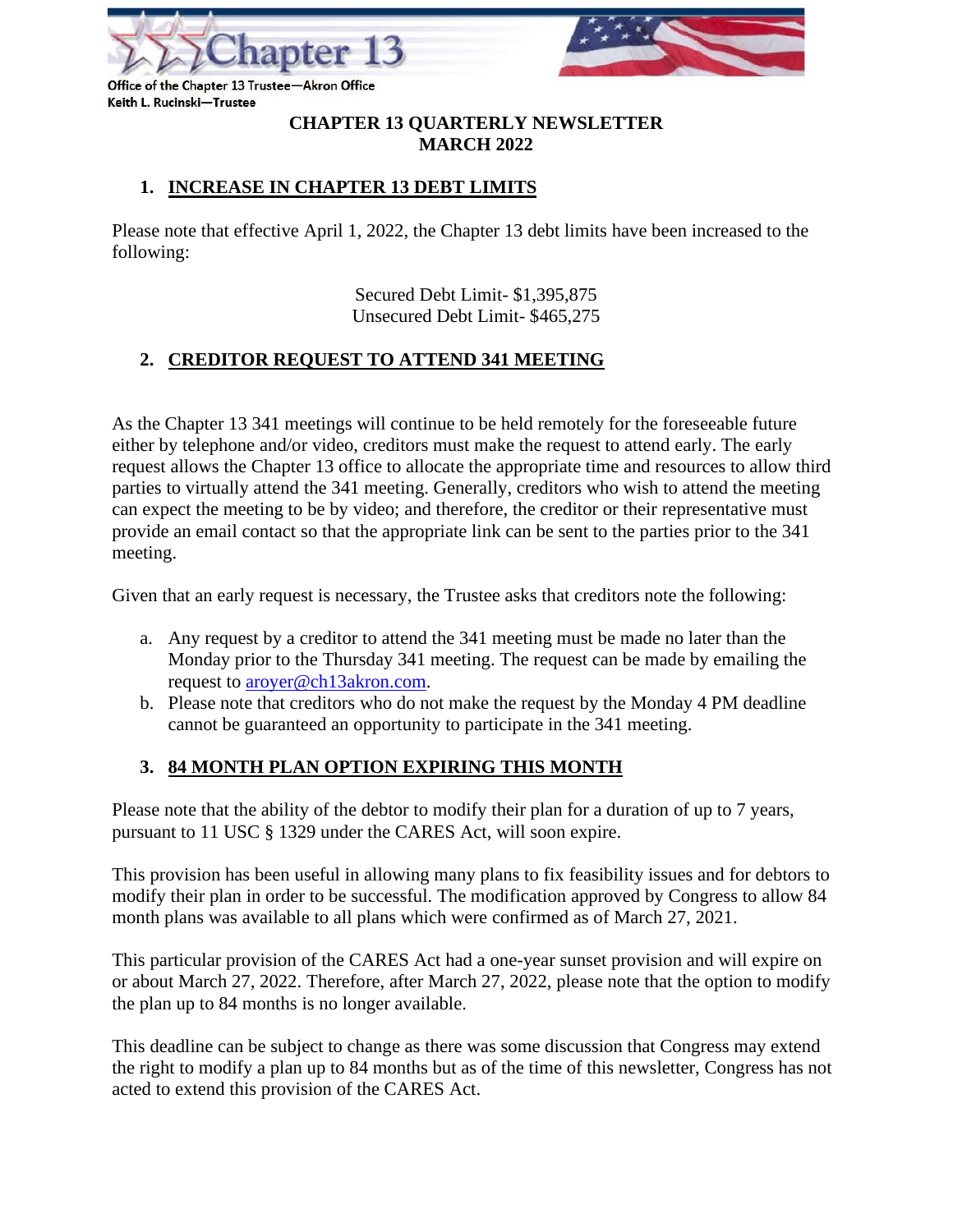#### **4. NO EMAIL APPROVAL**

Effective immediately, please note that the Chapter 13 office will no longer place the signature of attorneys on a pleading if the only proof of the approval was an email by counsel.

Pursuant to Rule 9011, the party filing the pleading with Court can place email approval on the line but is also required to keep a hard copy of the signature of the parties in their permanent files. The Chapter 13 office and most law firms keep the signature electronically in their case files.

The practice of email approval has gotten excessive with people working remotely. Therefore, effective immediately, please note that if counsel are approving an agreed entry with the Chapter 13 office, counsel should sign the agreed entry and return the entire document to the Chapter 13 office. The Chapter 13 office will then be able to file the pleading with the Court in order to resolve the pending matter.

It has always been the customary practice of the Chapter 13 office that whenever email approval has been given, a copy of the pleading with the Trustee or his counsel's signature is returned to counsel in the regular course of business. Therefore, the Chapter 13 office is asking all counsel to provide the same courtesy that the Chapter 13 Trustee provides to all counsel.

## **5. DEBTOR ADDRESSES**

The Chapter 13 office would ask counsel to remind their clients that it is important to keep both their counsel and the Chapter 13 office updated on any change in address. Recently, there has been an increase in cases which have successfully completed and funds needed to be returned to the debtor but the debtor had moved since the filing of the case and has not kept their address current.

In the age of scams and identity theft, the Chapter 13 office requires the debtors new address to be filed with the US Bankruptcy Court. This is generally something only counsel is able to do for their clients. The Trustee would ask counsel to work with their clients and remind them that if there is any change in address to let their counsel know so that a change of address can be filed with the US Bankruptcy Court. This will help debtors receive any funds that they are due at the conclusion of the case.

If there is no current address on file with the Court and funds are returned to the Chapter 13 office, absent a change of address being filed with the Court, the funds will be turned over to the unclaimed funds system of the US Bankruptcy Court.

## **6. DOCUMENATION REQUIRED FOR CAR PURCHASE**

Please note that when a debtor needs to lease or purchase a new car, templates are available on the "sample pleadings" section of the Chapter 13 website located at [www.chapter13info.com.](http://www.chapter13info.com/)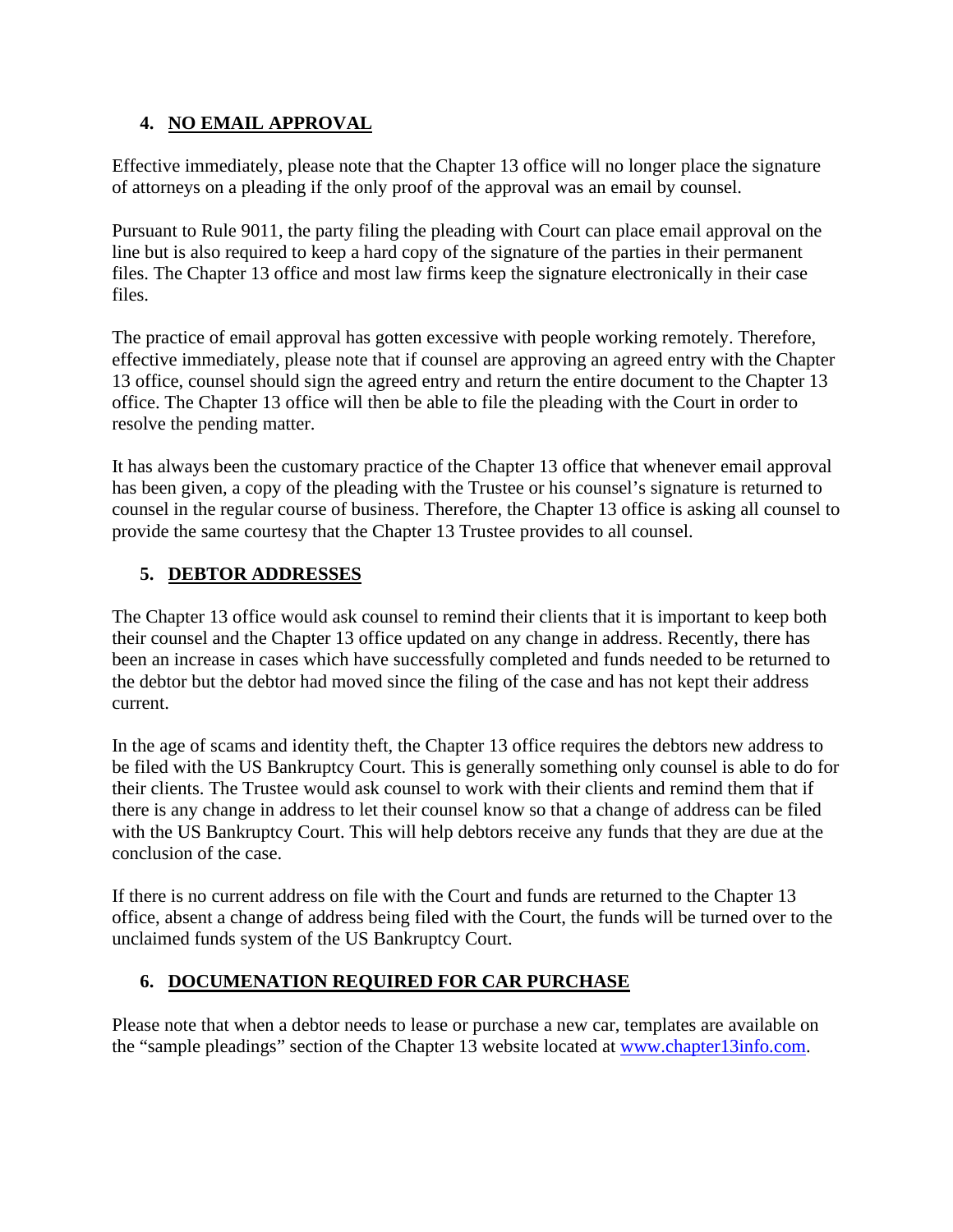In addition to filing an appropriate motion, standard documentation that is required for the Chapter 13 office to review and approve a car purchase is a couple of the most recent paystubs of the debtor and their last filed tax return for the previous year.

This documentation is necessary even if the debtor is leasing or purchasing a new car for the same dollar amount which is listed on schedule J for the current automobile driven by the debtor. It does not matter if the new purchase is for the same or similar amount than listed on schedule J, the documentation is required in all cases and there is no exception.

Any delay in getting the documentation to the Chapter 13 office will result in a delay in debtors being able to get appropriate transportation in a timely manner.

## **7. NO SOCIAL SECURITY OR DRIVER'S LICENSE THROUGH PORTAL**

As most counsel are aware, the Chapter 13 office uses a portal system for counsel to upload appropriate documentation for the 341 meeting. Some counsel have begun uploading driver's license and social security information through the portal under the category "Other". The Chapter 13 office would ask that counsel never submit social security or driver's license information through the portal system. Although the portal system is encrypted and every attempt is made to safeguard that information, it is not appropriate to send that information through the portal.

The Chapter 13 office receives the debtor's social security number from Court at the time of filing and as parties are aware, the Trustee asks counsel to affirm during the 341 meeting that they have met their client and verified their identity. Therefore, there is no need to upload this particular set of information through the portal system.

#### **8. DIRECT PAYS CAN HURT ATTORNEYS CASHFLOW**

Over the past few months, a number of Chapter 13 cases which were filed requested that the debtor be able to make direct payments. Most of these requests have had a routine reason which really was not justified given the facts of the case.

Please remember that for debtors who work a regular W-2 job that employer deductions are required pursuant to Admin Order 17-2. The Chapter 13 office does the employer deduction order when the case is filed so that by the time of the 341 meeting payments have begun and the case can often be scheduled for confirmation. When payments have not been received by the 341 meeting, confirmation can be delayed.

Direct payments are designed for people who are not W-2 employees such as those on retirement income, social security, or are self-employed.

Please be advised that it is understandable that debtors may not want to have a pay order most times because they don't want their employer to know about their Chapter 13 plan. However, most debtors work for companies which have other debtors in a Chapter 13 program on wage deduction without incidence. If the debtor wants a direct payment and then does not make those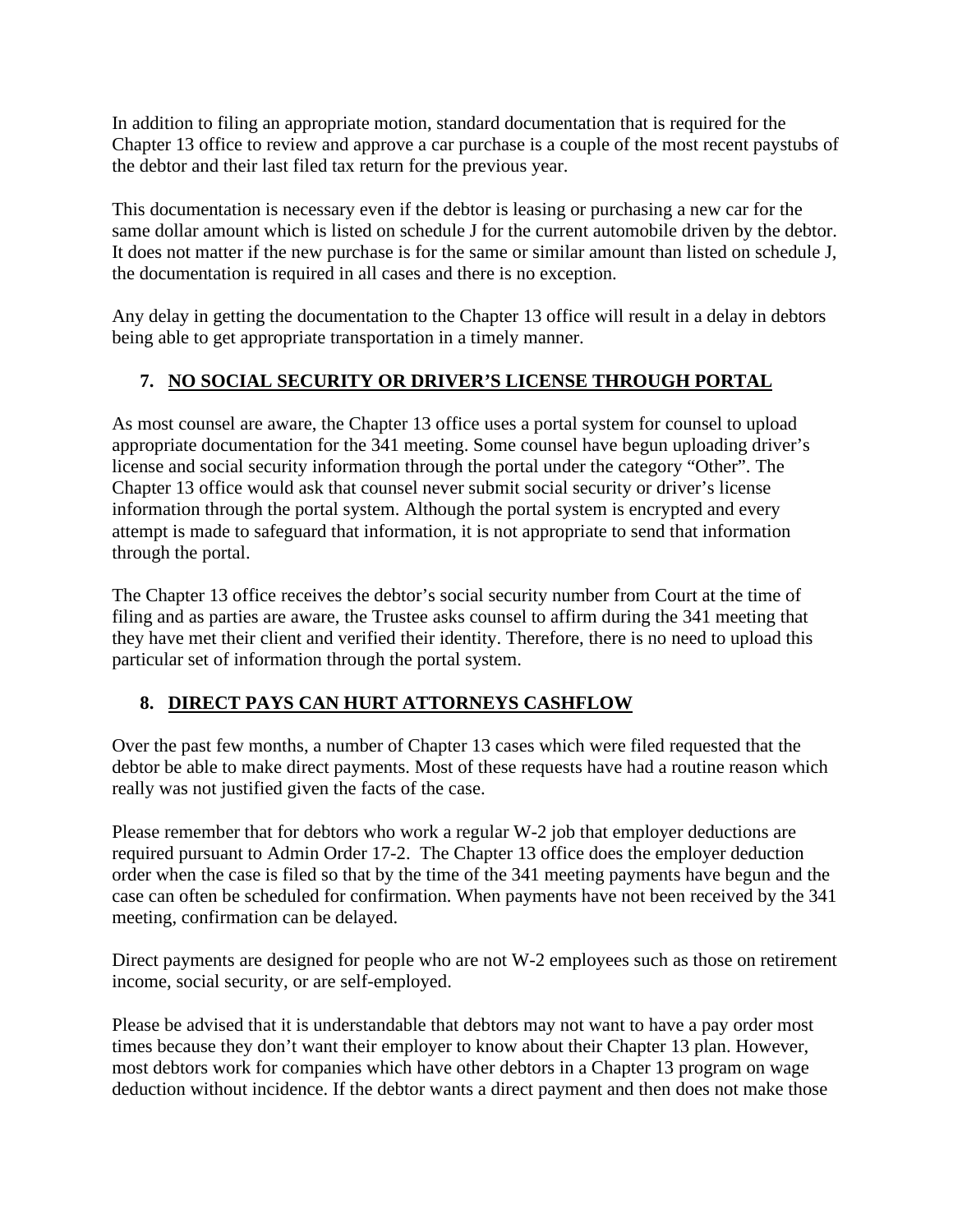payments, the Chapter 13 office has to do a wage order. This process can take some time which can delay the attorney fee paid for up to a year, especially if the debtor falls behind in making conduit payments. **Conduit payments must be paid before payment of attorney fees**.

The Trustee asks that counsel to deter their clients from seeking direct payments as in most cases the Trustee will object to said request.

In rare cases where the Trustee approves a direct pay order, please be advised that if the debtor pays less than the amount of the monthly Chapter 13 payment, it will be considered a breach of the agreed entry and the Trustee will file a wage order in the case.

All direct payments must be made electronically using TFS. The link can be found on our website, [www.chapter13info.com.](http://www.chapter13info.com/)

## **9. PERSONAL FINANCIAL MANAGEMENT COURSE**

The Chapter 13 office will continue to sponsor an on-line Personal Financial Management Course through the Trustee Education Network. Information regarding the online program is available on the Chapter 13 website at [www.chapter13info.com.](http://www.chapter13info.com/) There is no charge to take the course online for Chapter 13 debtors who have filed in Akron, Ohio.

Please note: in a joint case, each debtor must take the on-line course separately and use two different e-mails. The software program generates the required certificates of completion partly based on e-mails to keep track of who has taken the required course.

Please find attached to this newsletter, a flyer for the on-line course that counsel may share with their clients in Chapter 13 cases.

## **10. CASE LAW**

[Lowry v. Southfield Neighborhood Revitalization Initiative \(In re Lowry\), 2021 U.S. App.](https://advance.lexis.com/api/document/collection/cases/id/64D8-C9J1-FK0M-S3DF-00000-00?cite=2021%20U.S.%20App.%20LEXIS%2038533&context=1000516)  [LEXIS 38533, 2021 FED App. 0595N \(6th Cir.\), 71 Bankr. Ct. Dec. 36, 2021 WL 6112972](https://advance.lexis.com/api/document/collection/cases/id/64D8-C9J1-FK0M-S3DF-00000-00?cite=2021%20U.S.%20App.%20LEXIS%2038533&context=1000516)

The debtor Lowry failed to pay the property taxes on his home in Southfield, Michigan for 2011 through 2015, although he entered into payment arrangements with the Oakland County Treasurer beginning in 2013. Lowry continued to struggle, however, and entered into payment plans for the 2014, 2015 and 2016 property taxes. At the time, Michigan law gave the state a right of first refusal to purchase property for the minimum bid needed to pay the outstanding tax bills, and that right "trickled down" to the city where the property was located if the state did not exercise its rights. In June 2016 the Oakland County Treasurer filed suit to collect the unpaid taxes and a judgment of foreclosure was entered in February 2017, providing that Lowry had until March 31, 2017 to pay the taxes, or title would vest with the Treasurer. Although Lowry entered into yet another payment plan, the property vested with the Treasurer, which sold it to the City of Southfield for the amount of the unpaid taxes (\$14,496.50). The City then sold the property to the Southfield Neighborhood Revitalization Initiative ("SNRI") for \$1. Lowry claimed the property was worth \$152,000 at the time.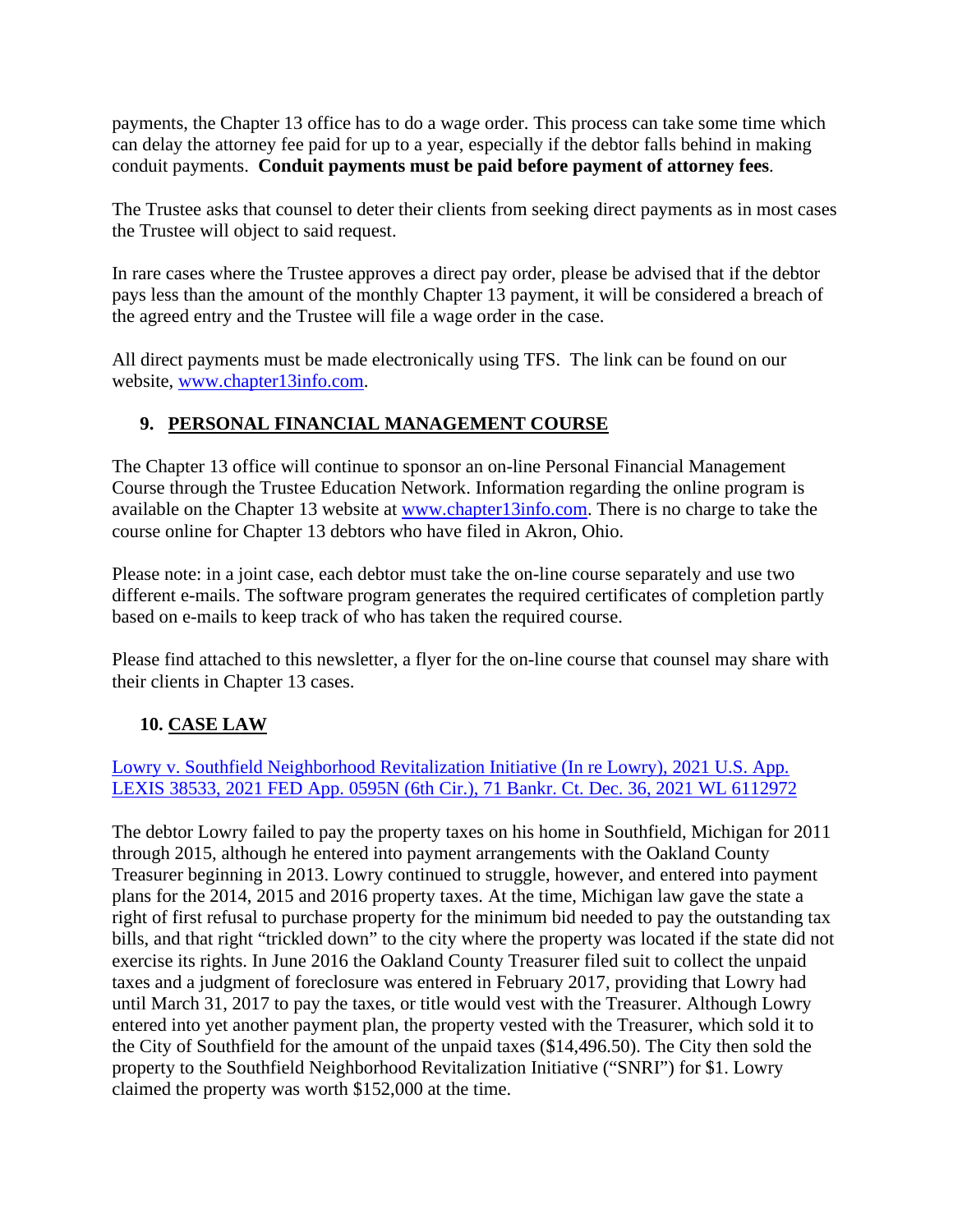After some unsuccessful state court efforts, Lowry ultimately filed a Chapter 13 bankruptcy in late 2018 and in 2019 in the bankruptcy court in the Eastern District of Michigan and later filed two adversary complaints against the Treasurer and SNRI, alleging the tax foreclosure process denied him due process and that the transfer could be avoided under 11 U.S.C. § 548 as a transfer for less than reasonably equivalent value. The bankruptcy court dismissed the adversaries, holding that Lowry was attempting to relitigate the state court foreclosure proceedings in violation of the *Rooker-Feldman* doctrine, and that the rule of *BFP v. Resolution Trust Corp., 511 U.S. 531, 544-45, 114 S. Ct. 1757, 128 L. Ed. 2d 556 (1994)* should be extended to tax foreclosures in Michigan, precluding the use of Section 548 to set aside the transfer. *BFP* was a U.S. Supreme Court case which held that the bankruptcy court could make determinations regarding the "reasonably equivalent value" of the debtor's real property through other means than through foreclosure proceedings.

The Sixth Circuit Court of Appeals reversed the district court's affirmance of a bankruptcy court decision dismissing Lowry's complaint to set aside a Michigan tax foreclosure and remanded for further proceedings. The bankruptcy court's ruling was based on the holding in *BFP* as well as the *Rooker-Feldman* doctrine. The district court affirmed solely on the basis of the *Rooker-Feldman* doctrine, deeming Lowry's efforts an attempt to review a state court judgment. Lowry appealed and prevailed, although the opinion is unpublished.

The Court of Appeals reversed on the *Rooker-Feldman* issue holding that Lowry was not trying to attack the state court judgment, but to set aside the resultant transfer of his real property under Section 548. The Court stated: "We can assume that the state court reached a proper foreclosure judgment, and then independently decide whether the foreclosure could be avoided as a fraudulent transfer under § 548." The Court recognized that the Supreme Court has limited the *Rooker-Feldman* doctrine to situations where the alleged source of injury is the state court judgment itself. Just like a foreclosure judgment is different from a foreclosure sale, here the judgment granting the foreclosure to the Treasurer was a different event than the actual transfer of the property once the taxes were paid.

Turning to the application of the *BFP* decision, the Court noted that the *BFP* ruling itself was limited to mortgage foreclosures and realized that the considerations under other forced sales may be different. The Court noted the factual differences between a public auction and the Michigan tax foreclosure process, which did not provide for an auction, but granted the state/city the right to purchase the property for the amount of outstanding taxes without any auction process. The Michigan property was not concerned with the value of the real property, only the amount of the outstanding tax bills, which distinguished the situation from that in the *BFP* case.

## **SAVE THE DATE WHITE-WILLIAMS SEMINAR APRIL 1, 2022 HARTVILLE KITCHEN**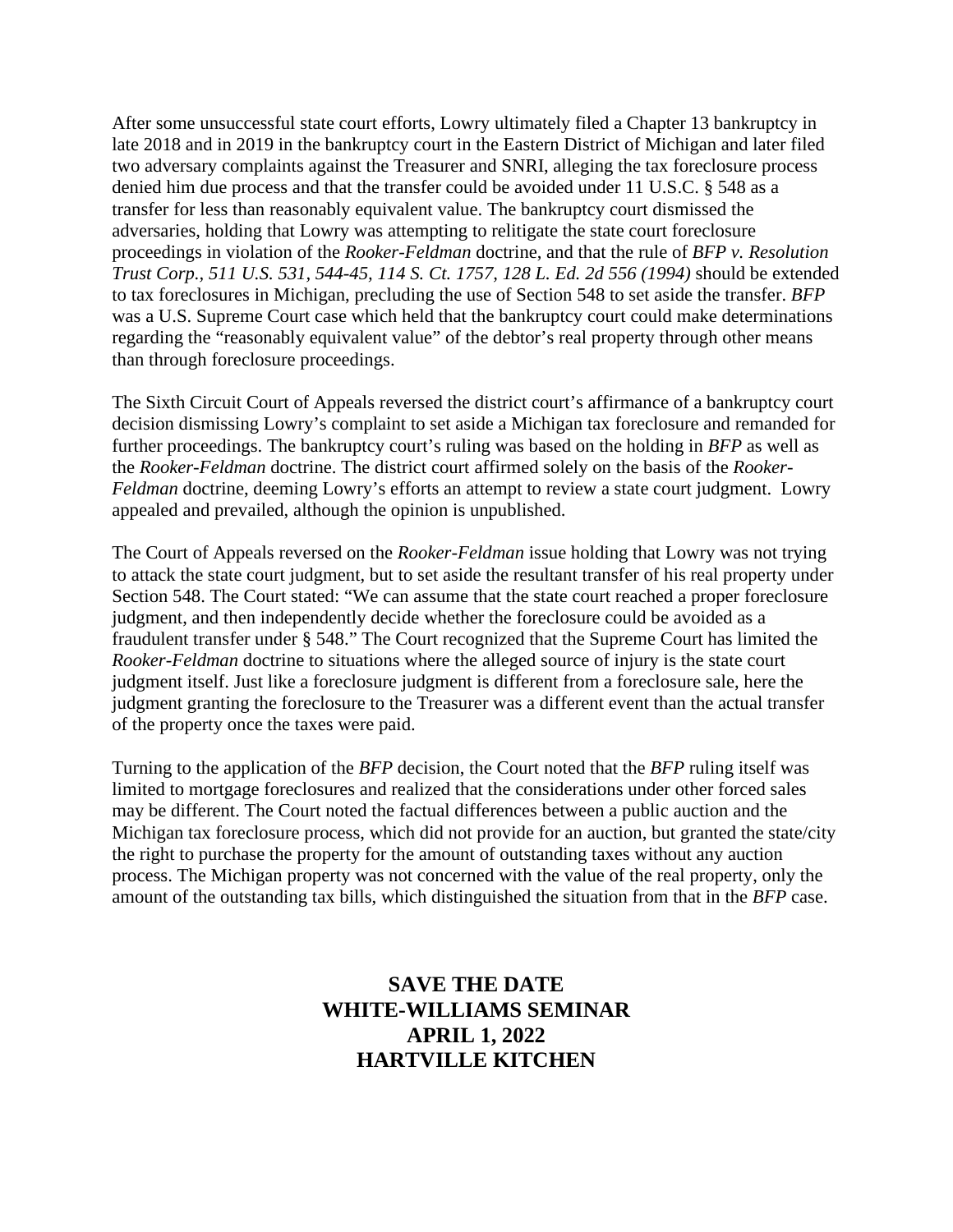Personal Financial Management Course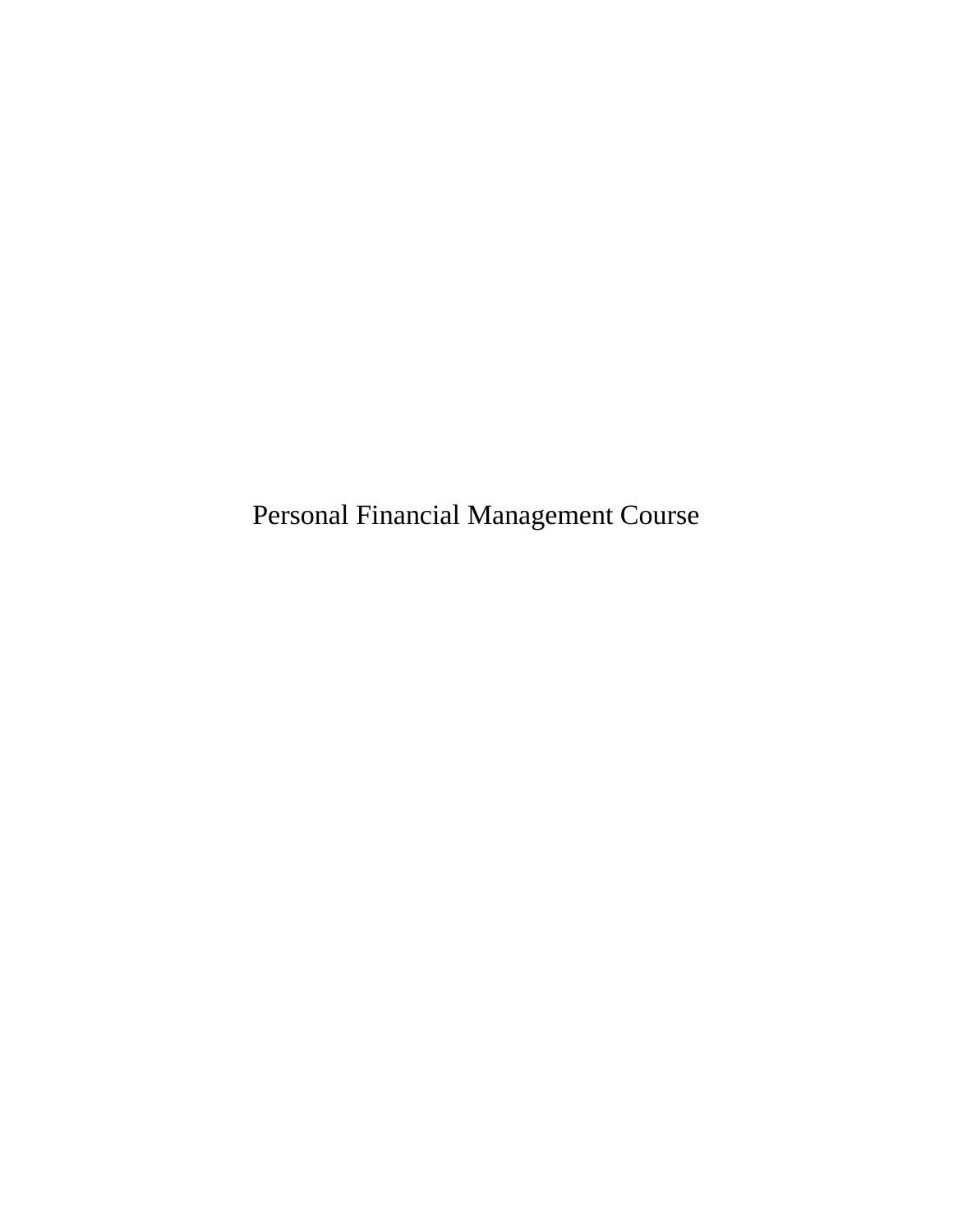## THIS COURSE IS REQUIRED TO EARN YOUR DISCHARGE !

# **Online Chapter 13 Bankruptcy Course Finally Financial Freedom!**

\*\* The Trustees' Education Network (TEN) - an affiliate of the National Association of Chapter 13 Trustees - has created an online financial management course for the benefit and financial education of Chapter 13 debtors. This course is approved by the United States Trustee Program. \*\*

# THIS COURSE IS FREE!

\*\* THIS COURSE IS ABLE TO BE COMPLETED PRIOR TO YOUR 341 HEARING WITH THE TRUSTEE \*\*

## SIGN UP ONLINE AT WWW.13CLASS.COM

## **WHAT YOU WILL NEED TO SIGN UP**

- Unique Trustee Identifier Number
	- **TEN13010**
- **Bankruptcy Case Number**
- Your full Name "exactly" as shown on bankruptcy petition
- A valid email address (each debtor will need a separate email address)
- Your bankruptcy Schedules A/B, D, and E/F for Lesson 1 and Schedules I and J for  $\bullet$ Lesson 3.

You must complete the entire course (all lessons and quizzes) to receive a Certificate of Completion from the Trustees' Education Network. Once you complete all coursework, the Trustees' Education Network will send a Certificate of Completion to you and to your **Bankruptcy Court.** 

\*\*Course satisfies legal requirements for debtors' Certificate of Completion and to gain a discharge of their bankruptcy case.

\*Other course providers may charge you a fee for this course.

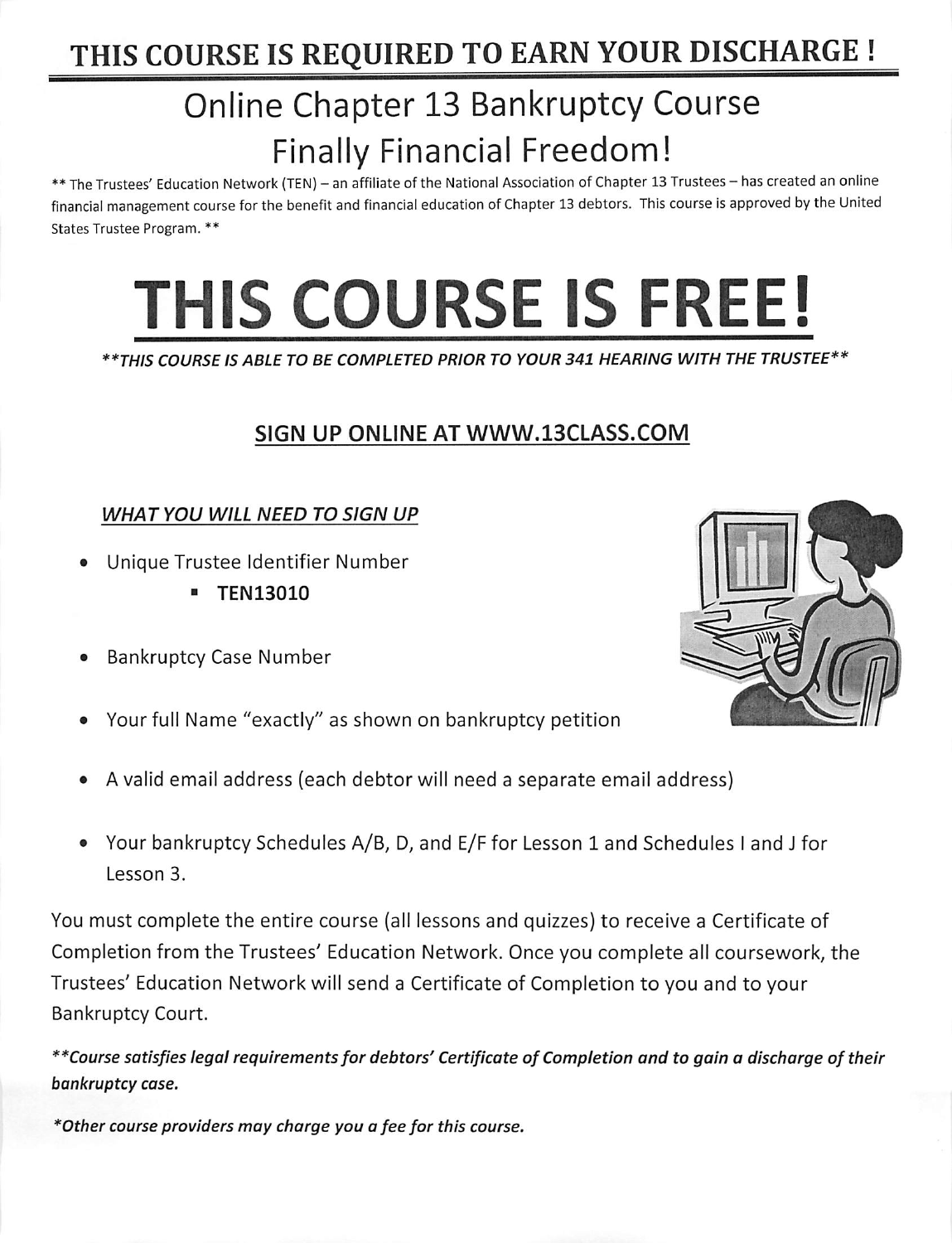[Lowry v. Southfield Neighborhood Revitalization Initiative](https://advance.lexis.com/api/document/collection/cases/id/64D8-C9J1-FK0M-S3DF-00000-00?cite=2021%20U.S.%20App.%20LEXIS%2038533&context=1000516)  [\(In re Lowry\), 2021 U.S. App. LEXIS 38533, 2021 FED](https://advance.lexis.com/api/document/collection/cases/id/64D8-C9J1-FK0M-S3DF-00000-00?cite=2021%20U.S.%20App.%20LEXIS%2038533&context=1000516)  [App. 0595N \(6th Cir.\), 71 Bankr. Ct. Dec. 36, 2021](https://advance.lexis.com/api/document/collection/cases/id/64D8-C9J1-FK0M-S3DF-00000-00?cite=2021%20U.S.%20App.%20LEXIS%2038533&context=1000516)  [WL 6112972](https://advance.lexis.com/api/document/collection/cases/id/64D8-C9J1-FK0M-S3DF-00000-00?cite=2021%20U.S.%20App.%20LEXIS%2038533&context=1000516)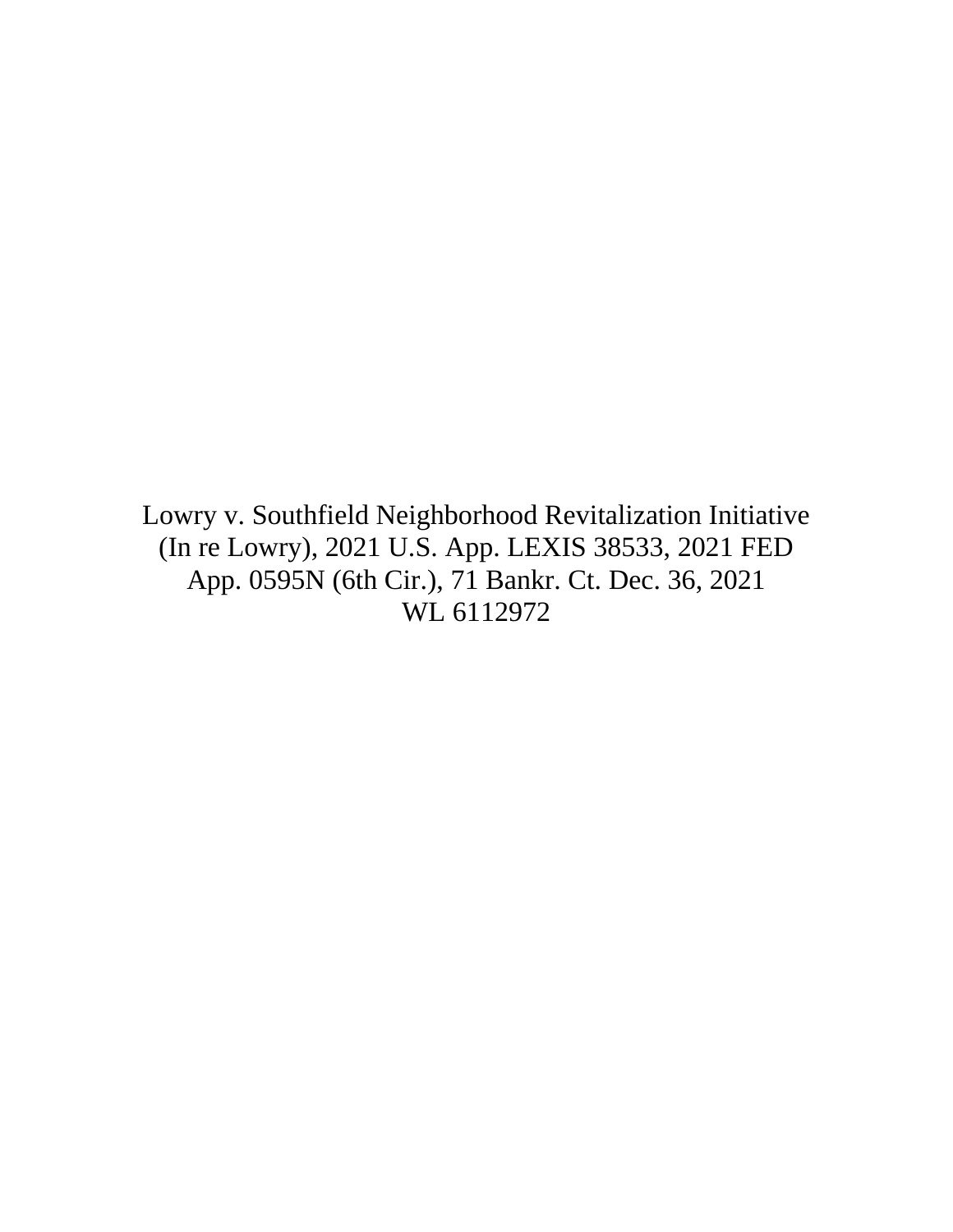*[Lowry v. Southfiled Neighborhood Revitalization Initiative \(In re Lowry\)](https://advance.lexis.com/api/document?collection=cases&id=urn:contentItem:64D8-C9J1-FK0M-S3DF-00000-00&context=1000516)*

United States Court of Appeals for the Sixth Circuit

December 27, 2021, Filed

File Name: 21a0595n.06

No. 20-1712

#### **Reporter**

2021 U.S. App. LEXIS 38533 \*; 2021 FED App. 0595N (6th Cir.); 71 Bankr. Ct. Dec. 36; 2021 WL 6112972

IN RE: HAKEEM LOWRY, Debtor.HAKEEM LOWRY, Plaintiff - Appellant, v. SOUTHFIELD NEIGHBORHOOD REVITALIZATION INITIATIVE, et al., Defendants - Appellees.

**Notice:** NOT RECOMMENDED FOR FULL&TEXT PUBLICATION. *SIXTH CIRCUIT RULE 28* LIMITS CITATION TO SPECIFIC SITUATIONS. PLEASE SEE *RULE 28* BEFORE CITING IN A PROCEEDING IN A COURT IN THE SIXTH CIRCUIT. IF CITED, A COPY MUST BE SERVED ON OTHER PARTIES AND THE COURT. THIS NOTICE IS TO BE PROMINENTLY DISPLAYED IF THIS DECISION IS REPRODUCED.

**Prior History: [\*1]** ON APPEAL FROM THE UNITED STATES DISTRICT COURT FOR THE EASTERN DISTRICT OF MICHIGAN.

*[Lowry v. Southfield Neighborhood Revitalization Initiative,](https://advance.lexis.com/api/document?collection=cases&id=urn:contentItem:602P-N391-FGY5-M3KF-00000-00&context=1000516)  [LLC, 2020 U.S. Dist. LEXIS 98823, 2020 WL 3026452 \( E.D.](https://advance.lexis.com/api/document?collection=cases&id=urn:contentItem:602P-N391-FGY5-M3KF-00000-00&context=1000516)  [Mich., June 5, 2020\)](https://advance.lexis.com/api/document?collection=cases&id=urn:contentItem:602P-N391-FGY5-M3KF-00000-00&context=1000516)*

#### **Core Terms**

foreclosure, insolvent, district court, mortgage foreclosure, fraudulent transfer, bankruptcy court, delinquent taxes, state court, foreclosure sale, foreclosure judgment, foreclosing, outstanding, parties, courts, bid

#### **Case Summary**

#### **Overview**

HOLDINGS: [1]-The *Rooker*-*Feldman* doctrine did not support the bankruptcy court's dismissal of the debtor's claim that the tax foreclosure could have been avoided as a constructive fraudulent transfer under 11 U.S.C.S. § 548 because the federal § 548 claim was independent of the statecourt judgment, and the appeal did not involve a review of the merits of a state court judgment; [2]-The amount paid on foreclosure bore no relation at all to the value of the property, thus precluding defendants' alternative argument that that the sale was for a reasonably equivalent value. Remand was accordingly warranted for consideration of further arguments not fully developed below.

#### **Outcome**

Judgment reversed and remanded.

#### **LexisNexis® Headnotes**

<span id="page-8-0"></span>Civil Procedure > ... > Preclusion of Judgments > Full Faith & Credit > *Rooker*-*Feldman* Doctrine

#### *[HN1](https://advance.lexis.com/api/document?collection=cases&id=urn:contentItem:64D8-C9J1-FK0M-S3DF-00000-00&context=1000516&link=LNHNREFclscc1)*[\[](#page-11-0) ] **Full Faith & Credit, Rooker-Feldman Doctrine**

The *Rooker*-*Feldman* doctrine may only be applied in cases brought by state-court losers complaining of injuries caused by state-court judgments rendered before the district court proceedings commenced and inviting district court review and rejection of those judgments.

Civil Procedure  $> \ldots >$  Preclusion of Judgments  $>$  Full Faith & Credit > *Rooker*-*Feldman* Doctrine

#### *[HN2](https://advance.lexis.com/api/document?collection=cases&id=urn:contentItem:64D8-C9J1-FK0M-S3DF-00000-00&context=1000516&link=LNHNREFclscc2)*[\[](#page-11-1) ] **Full Faith & Credit, Rooker-Feldman Doctrine**

The U.S. Supreme Court has stated that if a federal plaintiff presents an independent claim, it is not an impediment to the exercise of federal jurisdiction that the same or a related question was earlier aired between the parties in state court. Furthermore, exercising jurisdiction does not involve a federal court's review and rejection of the state court judgment.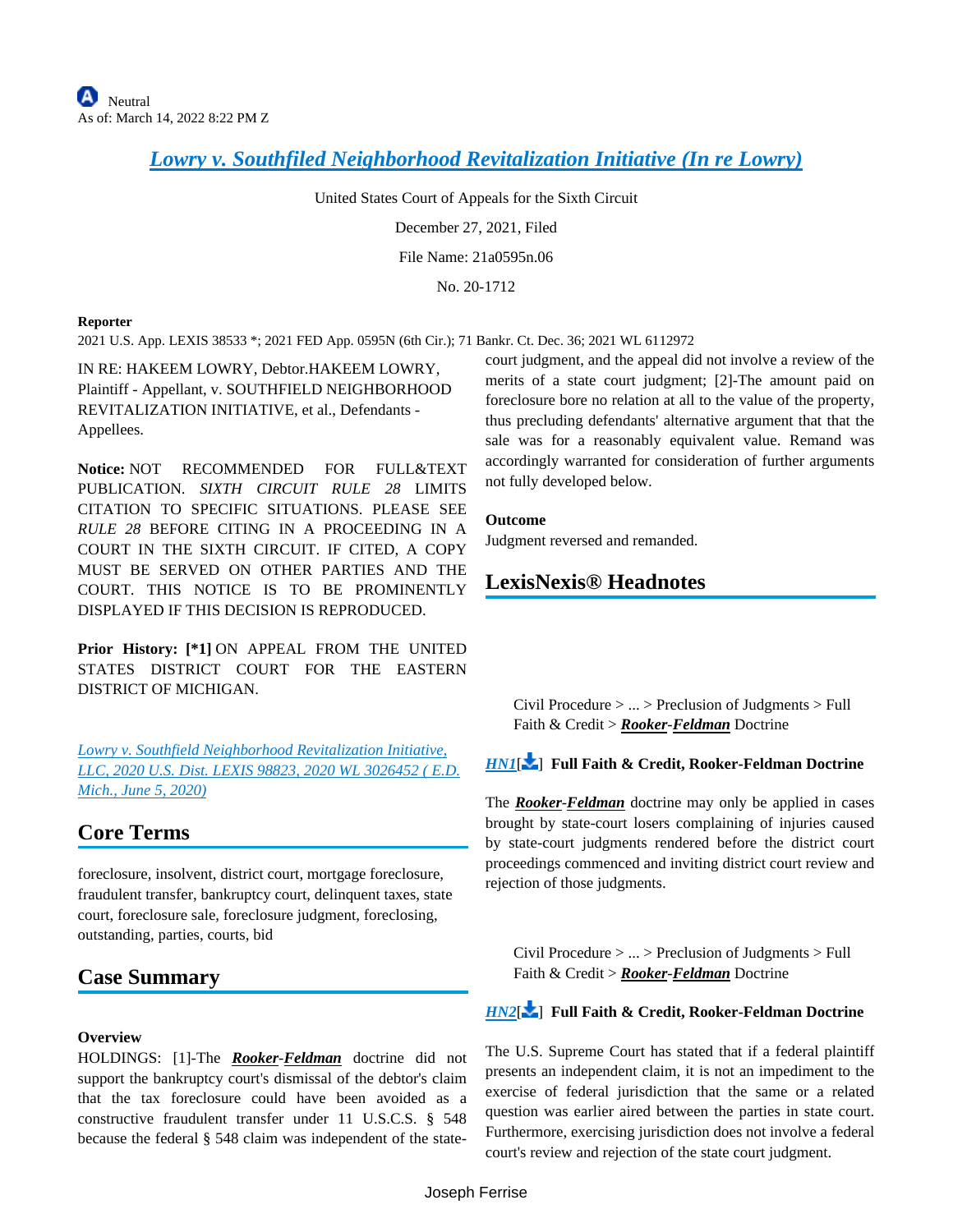<span id="page-9-0"></span>Civil Procedure > ... > Preclusion of Judgments > Full Faith & Credit > *Rooker*-*Feldman* Doctrine

#### *[HN3](https://advance.lexis.com/api/document?collection=cases&id=urn:contentItem:64D8-C9J1-FK0M-S3DF-00000-00&context=1000516&link=LNHNREFclscc3)*[\[](#page-11-2) ] **Full Faith & Credit, Rooker-Feldman Doctrine**

The U.S. Supreme Court has warned the lower courts against applying *Rooker*-*Feldman* too broadly. Neither *Rooker* nor *Feldman* elaborated a rationale for a wide-reaching bar on the jurisdiction of lower federal courts, and the Court's cases since *Feldman* have emphasized the narrowness of the *Rooker*-*Feldman* rule. *Rooker*-*Feldman* should be used only in an exceedingly narrow set of cases, and the main inquiry is whether the source of the plaintiff's injury is the state-court judgment itself.

**Counsel:** For HAKEEM LOWRY, Plaintiff - Appellant: Scott Fenton Smith, Law Office, Farmington Hills, MI.

For SOUTHFIELD NEIGHBORHOOD REVITALIZATION INITIATIVE, LLC, Defendant - Appellee: Matthew Nicols, Pentiuk, Couvreur & Kobiljak, Wyandotte, MI.

For OAKLAND COUNTY, MI TREASURER, Defendant - Appellee: Kevin C. Calhoun, Calhoun & Di Ponio, Southfield, MI.

**Judges:** Before: ROGERS, GRIFFIN, and THAPAR, Circuit Judges.

**Opinion by:** ROGERS

#### **Opinion**

**ROGERS, Circuit Judge**. Debtor Hakeem Lowry owned a home in Southfield, Michigan and failed to pay his property taxes for several years. The Oakland County Treasurer foreclosed on Lowry's home in 2017. The City of Southfield exercised its statutory right of first refusal and bought the property for the amount of outstanding taxes due, which was substantially below the alleged fair market value of the property. Lowry filed for Chapter 13 bankruptcy in 2018 and argues that the foreclosure can be avoided as a constructive fraudulent transfer under *[11 U.S.C. § 548](https://advance.lexis.com/api/document?collection=statutes-legislation&id=urn:contentItem:8S7X-D412-D6RV-H2NW-00000-00&context=1000516)*. Because the federal *[§ 548](https://advance.lexis.com/api/document?collection=statutes-legislation&id=urn:contentItem:8S7X-D412-D6RV-H2NW-00000-00&context=1000516)* claim is independent of the state-court judgment, the *Rooker-Feldman* doctrine does not support the bankruptcy court's dismissal of **[\*2]** Lowry's claim. Furthermore, the amount paid on foreclosure bore no relation at all to the value of the property, thus precluding appellees' alternative argument that that the sale was for "a reasonably equivalent value" under the rule of *[BFP v. Resolution Trust Corp., 511](https://advance.lexis.com/api/document?collection=cases&id=urn:contentItem:3S65-JW50-003B-R107-00000-00&context=1000516)*  *[U.S. 531, 544-45, 114 S. Ct. 1757, 128 L. Ed. 2d 556 \(1994\)](https://advance.lexis.com/api/document?collection=cases&id=urn:contentItem:3S65-JW50-003B-R107-00000-00&context=1000516)*.

Remand is accordingly warranted for consideration of further arguments not fully developed below.

Debtor Hakeem Lowry owned a single-family home in Southfield, Michigan. Lowry failed to pay outstanding property taxes from 2011 to 2015. Starting in 2013, he entered into annual payment plans with the Oakland County Treasurer to pay his delinquent taxes. The 2013 agreement stated that "[s]tate law requires the Treasurer's Office to continue to send notices of delinquency, forfeiture, and foreclosure, including personal service, until the delinquent tax is paid in full . . . This plan is valid for one year, and will need to be renewed . . . for the remaining delinquent taxes." Lowry entered into similar agreements with the Oakland County Treasurer in 2014, 2015, and 2016, each of which stated that if Lowry did not make consistent and timely payments each and every month, he could or would lose his property.

On June 7, 2016, the Oakland County Treasurer **[\*3]** filed a petition to collect the taxes and fees that Lowry owed on the property. On February 8, 2017, the Oakland County Circuit Court entered a judgment of foreclosure against Lowry's property. The court ordered that if the delinquent taxes and fees were not paid by March 31, 2017, fee simple title would vest in the Oakland County Treasurer. On March 31, 2017, Lowry entered into another payment plan with the Oakland County Treasurer, and the plan provided that it was "valid until February 2018." On the same day, Lowry paid \$6,361.10 to resolve his delinquent taxes from 2013, but he still had outstanding delinquent taxes from 2014 and 2015 in the amounts of \$4,769.33 and \$5,301.41, respectively. Nonetheless, because Lowry had not paid "all forfeited delinquent taxes, interest, penalties and fees" on or before March 31, 2017, as ordered by the court, title in the property vested with the Oakland County Treasurer.

Under the *[Michigan General Property Tax Act](https://advance.lexis.com/api/document?collection=statutes-legislation&id=urn:contentItem:56VF-79P1-6RDJ-84SP-00000-00&context=1000516)*, the state of Michigan has a right of first refusal on properties subject to a tax foreclosure. *[M.C.L. § 211.78m\(1\)](https://advance.lexis.com/api/document?collection=statutes-legislation&id=urn:contentItem:61N9-MPR3-GXJ9-310C-00000-00&context=1000516)* (effective until December 31, 2020). If the state does not exercise its right of first refusal, then the local government can buy the foreclosed **[\*4]** property for a "public purpose" by paying the "minimum bid." *Id.* The statute in effect at the time stated:

If this state elects not to purchase the property under its right of first refusal, a city, village, or township may purchase for a public purpose any property located within that city, village, or township set forth in the judgment and subject to sale under this section by payment to the foreclosing governmental unit of the minimum bid.

*[M.C.L. § 211.78m\(1\)](https://advance.lexis.com/api/document?collection=statutes-legislation&id=urn:contentItem:61N9-MPR3-GXJ9-310C-00000-00&context=1000516)* (effective until December 31, 2020).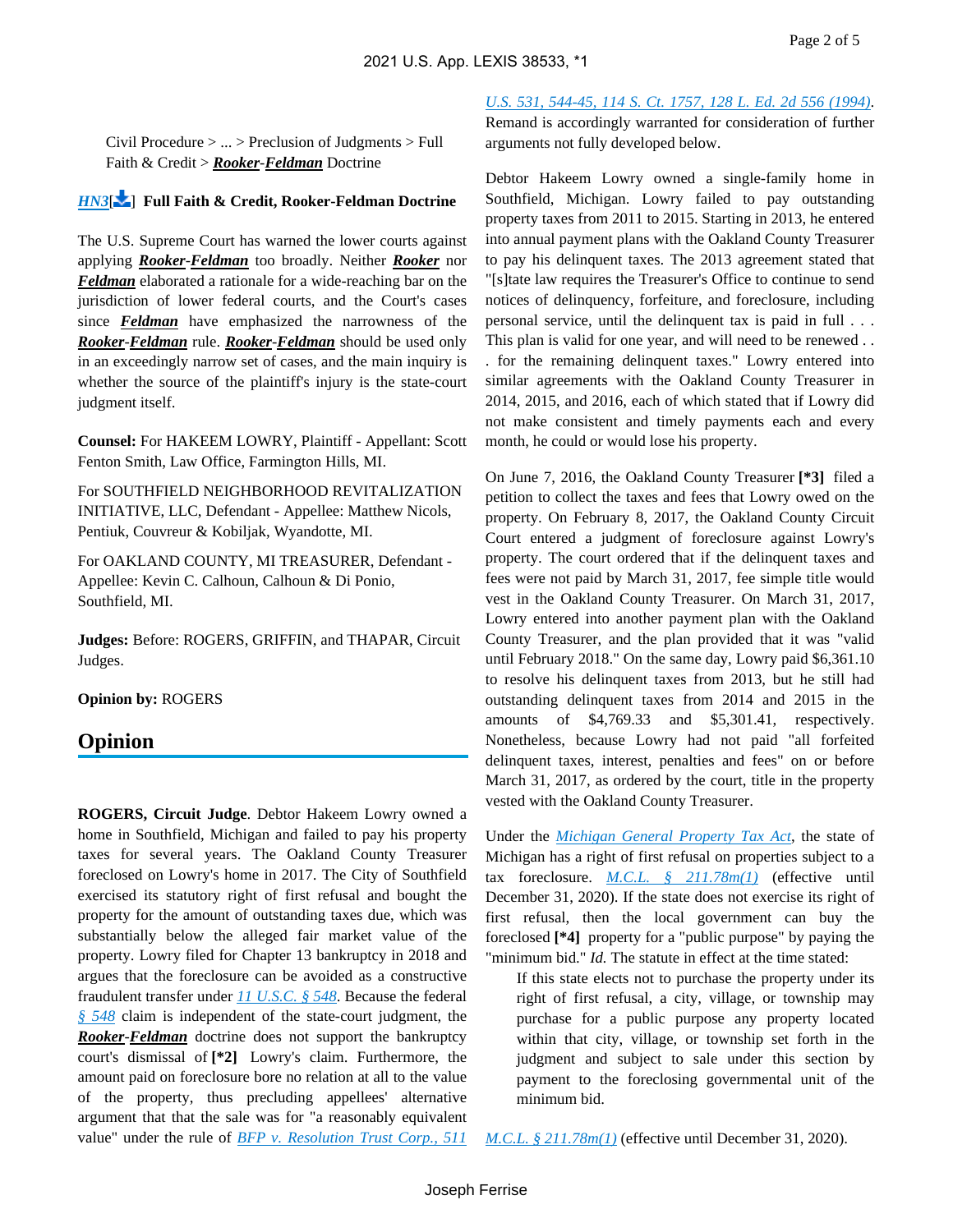On July 31, 2017, the Oakland County Treasurer sold the property to the City of Southfield for \$14,496.50, the amount of outstanding property taxes owed by Lowry. The City of Southfield then executed a quit-claim deed to convey the property to the Southfield Neighborhood Revitalization Initiative ("SNRI") for one dollar. Lowry alleges that his property had an assessed value of \$104,100 and a fair market value of \$*152,000* at the time of the foreclosure. On September 29, 2017, SNRI sent Lowry a notice to quit the property by October 29, 2017. After Lowry failed to vacate the property, SNRI filed a complaint in the 46th Judicial District Court of Michigan. The court granted SNRI's motion for summary disposition **[\*5]** on April 9, 2018, and the Oakland County Circuit Court dismissed Lowry's appeal as untimely.

Lowry filed a Chapter 13 bankruptcy plan in late 2018. On January 30, 2019, Lowry filed an adversary complaint against the Oakland County Treasurer and SNRI in the U.S. Bankruptcy Court for the Eastern District of Michigan. Lowry argued that the county's foreclosure process denied him due process in violation of the state and federal constitutions. Lowry also asserted that the fraudulent transfer provision of the Bankruptcy Code permitted the court to avoid the tax foreclosure. *[11 U.S.C. § 548\(a\)\(1\)\(B\)](https://advance.lexis.com/api/document?collection=statutes-legislation&id=urn:contentItem:8S7X-D412-D6RV-H2NW-00000-00&context=1000516)*. The fraudulent transfer provision in relevant part provides:

(a)(1) The trustee may avoid any transfer  $\ldots$  of an interest of the debtor in property, or any obligation . . . incurred by the debtor, that was made or incurred on or within 2 years before the date of the filing of the petition, if the debtor voluntarily or involuntarily—

#### \* \* \*

(B)(i) received less than a reasonably equivalent value in exchange for such transfer or obligation; and

(ii)(I) was insolvent on the date that such transfer was made or such obligation was incurred, or became insolvent as a result of such transfer or obligation.

#### *[11 U.S.C. § 548\(a\)\(1\)\(B\)\(i\)-\(ii\)\(I\)](https://advance.lexis.com/api/document?collection=statutes-legislation&id=urn:contentItem:8S7X-D412-D6RV-H2NW-00000-00&context=1000516)*.

Lowry then filed another [<sup>\*</sup>6] adversary complaint against the Oakland County Treasurer and SNRI on May 16, 2019. Lowry again argued that he was denied due process and that *[§](https://advance.lexis.com/api/document?collection=statutes-legislation&id=urn:contentItem:8S7X-D412-D6RV-H2NW-00000-00&context=1000516)  [548](https://advance.lexis.com/api/document?collection=statutes-legislation&id=urn:contentItem:8S7X-D412-D6RV-H2NW-00000-00&context=1000516)* permitted the court to avoid the tax foreclosure. On June 4, 2019, SNRI filed an amended motion for summary judgment. Lowry filed an emergency motion in the Oakland County Circuit Court to set aside the judgment of foreclosure, and the circuit court denied his motion on June 19, 2019.

The bankruptcy court orally granted SNRI's motion for summary judgment. The court determined that the *Rooker-Feldman* doctrine mandated dismissal because Lowry was attempting to relitigate the foreclosure proceedings from state court. The court also concluded that the rule in *[BFP](https://advance.lexis.com/api/document?collection=cases&id=urn:contentItem:3S65-JW50-003B-R107-00000-00&context=1000516)* should extend to tax foreclosures in Michigan. *See [511 U.S. 531,](https://advance.lexis.com/api/document?collection=cases&id=urn:contentItem:3S65-JW50-003B-R107-00000-00&context=1000516)  [544-45, 114 S. Ct. 1757, 128 L. Ed. 2d 556 \(1994\)](https://advance.lexis.com/api/document?collection=cases&id=urn:contentItem:3S65-JW50-003B-R107-00000-00&context=1000516)*. The Supreme Court had held in *[BFP](https://advance.lexis.com/api/document?collection=cases&id=urn:contentItem:3S65-JW50-003B-R107-00000-00&context=1000516)* that if the foreclosing authority followed state law in a mortgage foreclosure sale, the sale price was the "reasonably equivalent value" of the property for purposes of *[§ 548](https://advance.lexis.com/api/document?collection=statutes-legislation&id=urn:contentItem:8S7X-D412-D6RV-H2NW-00000-00&context=1000516)*. *See id.* The bankruptcy court extended that holding to a tax foreclosure, even where the state foreclosure proceeding required no arguable determination of the value of the property. Finally, the court determined that Lowry could not use *[§ 548](https://advance.lexis.com/api/document?collection=statutes-legislation&id=urn:contentItem:8S7X-D412-D6RV-H2NW-00000-00&context=1000516)* to **[\*7]** avoid the transfer, because "at the very least the expiration of the redemption period following the judgment of foreclosure cuts off" Lowry's ability to challenge the tax foreclosure. Lowry appealed the bankruptcy court's judgment to the district court, arguing that the *Rooker-Feldman* doctrine did not bar jurisdiction, that the rule in *[BFP](https://advance.lexis.com/api/document?collection=cases&id=urn:contentItem:3S65-JW50-003B-R107-00000-00&context=1000516)* should not be extended to Michigan tax foreclosures, and that *[§ 548](https://advance.lexis.com/api/document?collection=statutes-legislation&id=urn:contentItem:8S7X-D412-D6RV-H2NW-00000-00&context=1000516)* could still apply even though the redemption period had expired.

The district court on appeal decided only the *Rooker-Feldman* issue and affirmed the judgment of the bankruptcy court on that basis. The court first dealt with the Oakland County Treasurer's argument that Lowry lacked statutory standing under *[§ 548](https://advance.lexis.com/api/document?collection=statutes-legislation&id=urn:contentItem:8S7X-D412-D6RV-H2NW-00000-00&context=1000516)* because he was not insolvent. Noting that Lowry failed to respond to this argument in his reply brief, the court indicated without holding "that Lowry may, in fact, lack standing." The court proceeded to reject the Treasurer's assertion that Lowry had waived his right to appeal the *Rooker-Feldman* issue. The court held that *Rooker-Feldman* barred review because Lowry's appeal would require the court to revisit a fully-litigated state court decision. The court concluded that Lowry's arguments **[\*8]**  were "nothing more than an attempt to gain review of the state court's ruling." The court denied Lowry's motion for a rehearing, and Lowry filed a notice of appeal on July 20, 2020.

The Oakland Country Treasurer filed a motion to dismiss for lack of jurisdiction, arguing that Lowry's failure to address the statutory standing issue (whether he was actually insolvent) in the district court constituted waiver. A panel of this court denied the motion to dismiss, because "when the bankruptcy court ruled that Lowry could not avoid the transfer, his pecuniary interest in his home was directly and adversely affected." We interpret this panel ruling as a determination that Lowry had Article III standing to appeal rather than as a ruling on the insolvency issue. The panel explicitly stated that there remain "significant questions about insolvency and the merits of Lowry's underlying claim." The parties, however, have not briefed the insolvency issue on this appeal.

Turning to the issue that the district court did rely upon, the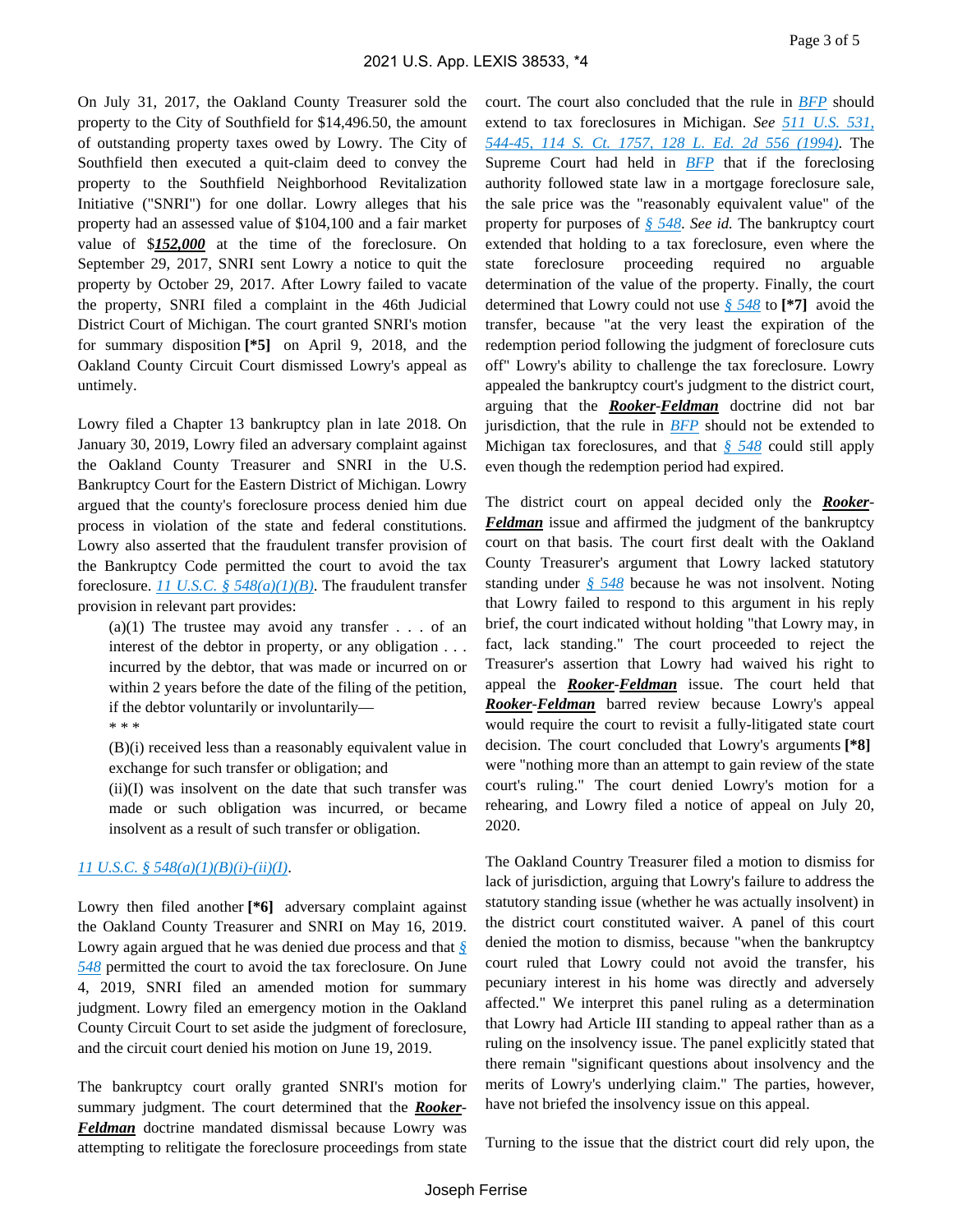<span id="page-11-1"></span><span id="page-11-0"></span>*Rooker-Feldman* doctrine does not apply here because this appeal does not involve a review of the merits of a state court judgment.  $HNI[\hat{\mathbf{T}}]$  $HNI[\hat{\mathbf{T}}]$  $HNI[\hat{\mathbf{T}}]$  It is now clear that the doctrine may [\*9] only be applied in "cases brought by state-court losers complaining of injuries caused by state-court judgments rendered before the district court proceedings commenced and inviting district court review and rejection of those judgments." *[Exxon Mobil Corp. v. Saudi Basic Indus. Corp.,](https://advance.lexis.com/api/document?collection=cases&id=urn:contentItem:4FTW-X5G0-004B-Y01N-00000-00&context=1000516)  [544 U.S. 280, 284, 125 S. Ct. 1517, 161 L. Ed. 2d 454 \(2005\)](https://advance.lexis.com/api/document?collection=cases&id=urn:contentItem:4FTW-X5G0-004B-Y01N-00000-00&context=1000516)*. Lowry's alleged injury in this case is not the state court foreclosure judgment, but instead is the fact that he could not use *[§ 548](https://advance.lexis.com/api/document?collection=statutes-legislation&id=urn:contentItem:8S7X-D412-D6RV-H2NW-00000-00&context=1000516)* to avoid the foreclosure as a fraudulent transfer. Although the *[§ 548](https://advance.lexis.com/api/document?collection=statutes-legislation&id=urn:contentItem:8S7X-D412-D6RV-H2NW-00000-00&context=1000516)* issue is closely related to the state foreclosure judgment, that by itself does not mean that *Rooker*-*Feldman* applies. *[HN2](https://advance.lexis.com/api/document?collection=cases&id=urn:contentItem:64D8-C9J1-FK0M-S3DF-00000-00&context=1000516&link=clscc2)*<sup>[4]</sup> The Supreme Court has stated that "[i]f a federal plaintiff presents an independent claim, it is not an impediment to the exercise of federal jurisdiction that the same or a related question was earlier aired between the parties in state court." *[Skinner v. Switzer,](https://advance.lexis.com/api/document?collection=cases&id=urn:contentItem:52B7-KY11-F04K-F184-00000-00&context=1000516)  [562 U.S. 521, 532, 131 S. Ct. 1289, 179 L. Ed. 2d 233 \(2011\)](https://advance.lexis.com/api/document?collection=cases&id=urn:contentItem:52B7-KY11-F04K-F184-00000-00&context=1000516)* (cleaned up). Furthermore, exercising jurisdiction does not involve our "review and rejection" of the state court judgment. *See [Exxon, 544 U.S. at 284](https://advance.lexis.com/api/document?collection=cases&id=urn:contentItem:4FTW-X5G0-004B-Y01N-00000-00&context=1000516)*. We can assume that the state court reached a proper foreclosure judgment, and then independently decide whether the foreclosure could be avoided as a fraudulent transfer under *[§ 548](https://advance.lexis.com/api/document?collection=statutes-legislation&id=urn:contentItem:8S7X-D412-D6RV-H2NW-00000-00&context=1000516)*. The Third Circuit ruled this way in very similar circumstances. *See [In re](https://advance.lexis.com/api/document?collection=cases&id=urn:contentItem:5RCS-CS81-F04K-K1WW-00000-00&context=1000516)  [Philadelphia Ent. & Dev. Partners, 879 F.3d 492, 500-01 \(3d](https://advance.lexis.com/api/document?collection=cases&id=urn:contentItem:5RCS-CS81-F04K-K1WW-00000-00&context=1000516)  [Cir. 2018\)](https://advance.lexis.com/api/document?collection=cases&id=urn:contentItem:5RCS-CS81-F04K-K1WW-00000-00&context=1000516)*.

<span id="page-11-2"></span>*[HN3](https://advance.lexis.com/api/document?collection=cases&id=urn:contentItem:64D8-C9J1-FK0M-S3DF-00000-00&context=1000516&link=clscc3)***<sup>[\[](#page-9-0)4]</sup>** The Supreme Court has warned [\*10] the lower courts against applying *Rooker-Feldman* too broadly. *See [Skinner, 562 U.S. at 531-32](https://advance.lexis.com/api/document?collection=cases&id=urn:contentItem:52B7-KY11-F04K-F184-00000-00&context=1000516)*; *[Exxon, 544 U.S. at 280-81](https://advance.lexis.com/api/document?collection=cases&id=urn:contentItem:4FTW-X5G0-004B-Y01N-00000-00&context=1000516)*. In *Lance v. Dennis*, the Court noted that "[n]either *Rooker* nor *Feldman* elaborated a rationale for a wide-reaching bar on the jurisdiction of lower federal courts, and our cases since *Feldman* have emphasized the narrowness of the *Rooker-Feldman* rule." *[546 U.S. 459, 464, 126 S. Ct. 1198, 163 L.](https://advance.lexis.com/api/document?collection=cases&id=urn:contentItem:4J9V-C8Y0-004B-Y02X-00000-00&context=1000516)  [Ed. 2d 1059 \(2006\)](https://advance.lexis.com/api/document?collection=cases&id=urn:contentItem:4J9V-C8Y0-004B-Y02X-00000-00&context=1000516)*. *Rooker-Feldman* should be used "only [in] an exceedingly narrow set of cases," and the main inquiry is whether the "source of the plaintiff's injury is the state-court judgment itself." *[VanderKodde v. Mary Jane M. Elliott, P.C.,](https://advance.lexis.com/api/document?collection=cases&id=urn:contentItem:5Y98-B261-JN14-G0CS-00000-00&context=1000516)  [951 F.3d 397, 400, 402 \(6th Cir. 2020\)](https://advance.lexis.com/api/document?collection=cases&id=urn:contentItem:5Y98-B261-JN14-G0CS-00000-00&context=1000516)*.

The bankruptcy court's alternative reliance on the Supreme Court's decision in *[BFP](https://advance.lexis.com/api/document?collection=cases&id=urn:contentItem:3S65-JW50-003B-R107-00000-00&context=1000516)* does not provide an alternative basis for ruling against Lowry. The Supreme Court's rule in *[BFP](https://advance.lexis.com/api/document?collection=cases&id=urn:contentItem:3S65-JW50-003B-R107-00000-00&context=1000516)* does not apply to the facts of this case. The Court held in *[BFP](https://advance.lexis.com/api/document?collection=cases&id=urn:contentItem:3S65-JW50-003B-R107-00000-00&context=1000516)* that the price received at a mortgage foreclosure sale conclusively established "reasonably equivalent value" of the mortgaged property for *[§ 548](https://advance.lexis.com/api/document?collection=statutes-legislation&id=urn:contentItem:8S7X-D412-D6RV-H2NW-00000-00&context=1000516)* purposes. *See [511 U.S. at 545](https://advance.lexis.com/api/document?collection=cases&id=urn:contentItem:3S65-JW50-003B-R107-00000-00&context=1000516)*. The result is that if state law is followed in a mortgage foreclosure sale, the debtor cannot use *[§ 548](https://advance.lexis.com/api/document?collection=statutes-legislation&id=urn:contentItem:8S7X-D412-D6RV-H2NW-00000-00&context=1000516)* to avoid the foreclosure as a fraudulent transfer. Unlike *[BFP](https://advance.lexis.com/api/document?collection=cases&id=urn:contentItem:3S65-JW50-003B-R107-00000-00&context=1000516)*, however, this case involves a tax foreclosure, not a mortgage foreclosure, and in *[BFP](https://advance.lexis.com/api/document?collection=cases&id=urn:contentItem:3S65-JW50-003B-R107-00000-00&context=1000516)* the Court explicitly declined to decide whether the rule applied **[\*11]** to tax foreclosures. The Court noted that "our opinion today covers only mortgage foreclosures of real estate," and "[t]he considerations bearing upon other foreclosures and forced sales (to satisfy tax liens, for example) may be different." *[Id. at 537 n.3](https://advance.lexis.com/api/document?collection=cases&id=urn:contentItem:3S65-JW50-003B-R107-00000-00&context=1000516)*. The tax foreclosure process here was also significantly different from the mortgage foreclosure system in *[BFP](https://advance.lexis.com/api/document?collection=cases&id=urn:contentItem:3S65-JW50-003B-R107-00000-00&context=1000516)*. The debtor's home in *[BFP](https://advance.lexis.com/api/document?collection=cases&id=urn:contentItem:3S65-JW50-003B-R107-00000-00&context=1000516)* was sold for \$433,000 in a foreclosure sale that provided sufficient procedural protections under state law. *See [id. at 534, 541-42, 545-46](https://advance.lexis.com/api/document?collection=cases&id=urn:contentItem:3S65-JW50-003B-R107-00000-00&context=1000516)*. In contrast, the Michigan foreclosure law here permitted the local government to purchase the property, without a public auction, for the "minimum bid." *[M.C.L. § 211.78m\(1\)](https://advance.lexis.com/api/document?collection=statutes-legislation&id=urn:contentItem:61N9-MPR3-GXJ9-310C-00000-00&context=1000516)* (effective until December 31, 2020). The city bought Lowry's property for \$14,496 (the amount of outstanding taxes due), an amount that had no apparent relation to the value of the property and was only about ten percent of the alleged fair-market value. The Michigan law also permitted the foreclosing government authority to retain the "surplus proceeds" from a foreclosure sale, which the Michigan Supreme Court recently held violated the takings clause of the state constitution. *See [Rafaeli, LLC v. Oakland Cty., 505 Mich. 429, 952 N.W.2d](https://advance.lexis.com/api/document?collection=cases&id=urn:contentItem:60CJ-JVC1-JGHR-M47C-00000-00&context=1000516)  [434, 440 \(Mich. 2020\)](https://advance.lexis.com/api/document?collection=cases&id=urn:contentItem:60CJ-JVC1-JGHR-M47C-00000-00&context=1000516)*. The Michigan tax foreclosure system is thus distinguishable from the **[\*12]** mortgage foreclosure process addressed in *[BFP](https://advance.lexis.com/api/document?collection=cases&id=urn:contentItem:3S65-JW50-003B-R107-00000-00&context=1000516)*, so the rule in *[BFP](https://advance.lexis.com/api/document?collection=cases&id=urn:contentItem:3S65-JW50-003B-R107-00000-00&context=1000516)* does not apply to the facts of this case.

It is true that the foreclosure sale in *[BFP](https://advance.lexis.com/api/document?collection=cases&id=urn:contentItem:3S65-JW50-003B-R107-00000-00&context=1000516)* did not necessarily result in fair market value, but it was at least somewhat correlated to the value of the property in the not-purelymarket conditions of a statutory foreclosure sale. This is simply not the case when a tax foreclosure sale focuses on the value of the taxes owed rather than on the value of the property. This distinction of *[BFP](https://advance.lexis.com/api/document?collection=cases&id=urn:contentItem:3S65-JW50-003B-R107-00000-00&context=1000516)* is persuasively supported by the Seventh Circuit's opinion in *In re Smith*, where the court held that *[BFP](https://advance.lexis.com/api/document?collection=cases&id=urn:contentItem:3S65-JW50-003B-R107-00000-00&context=1000516)* did not extend to the state court tax foreclosure at issue. *See [811 F.3d 228, 234 \(7th Cir. 2016\)](https://advance.lexis.com/api/document?collection=cases&id=urn:contentItem:5HWV-DNP1-F04K-R0B8-00000-00&context=1000516)*. The Seventh Circuit emphasized that in the tax foreclosure process at issue, "bidders bid how *little* money they are willing to accept in return for payment of the owner's delinquent taxes." *[Id. at 234](https://advance.lexis.com/api/document?collection=cases&id=urn:contentItem:5HWV-DNP1-F04K-R0B8-00000-00&context=1000516)* (emphasis in original). Consequently, unlike in a mortgage foreclosure sale, "the bid amounts bear no relationship to the value of the underlying real estate." *See id*; *cf. [In re Tracht](https://advance.lexis.com/api/document?collection=cases&id=urn:contentItem:5KN9-54P1-F04K-V3SX-00000-00&context=1000516)  [Gut, LLC, 836 F.3d 1146, 1149, 1153-55 \(9th Cir. 2016\)](https://advance.lexis.com/api/document?collection=cases&id=urn:contentItem:5KN9-54P1-F04K-V3SX-00000-00&context=1000516)*.

The two primary arguments for affirming the lower court's dismissal of Lowry's constructive fraudulent transfer claim are accordingly insufficient at this juncture. Two remaining arguable **[\*13]** alternative bases for dismissing the *[§ 548](https://advance.lexis.com/api/document?collection=statutes-legislation&id=urn:contentItem:8S7X-D412-D6RV-H2NW-00000-00&context=1000516)* claim have not been adequately developed or resolved in the